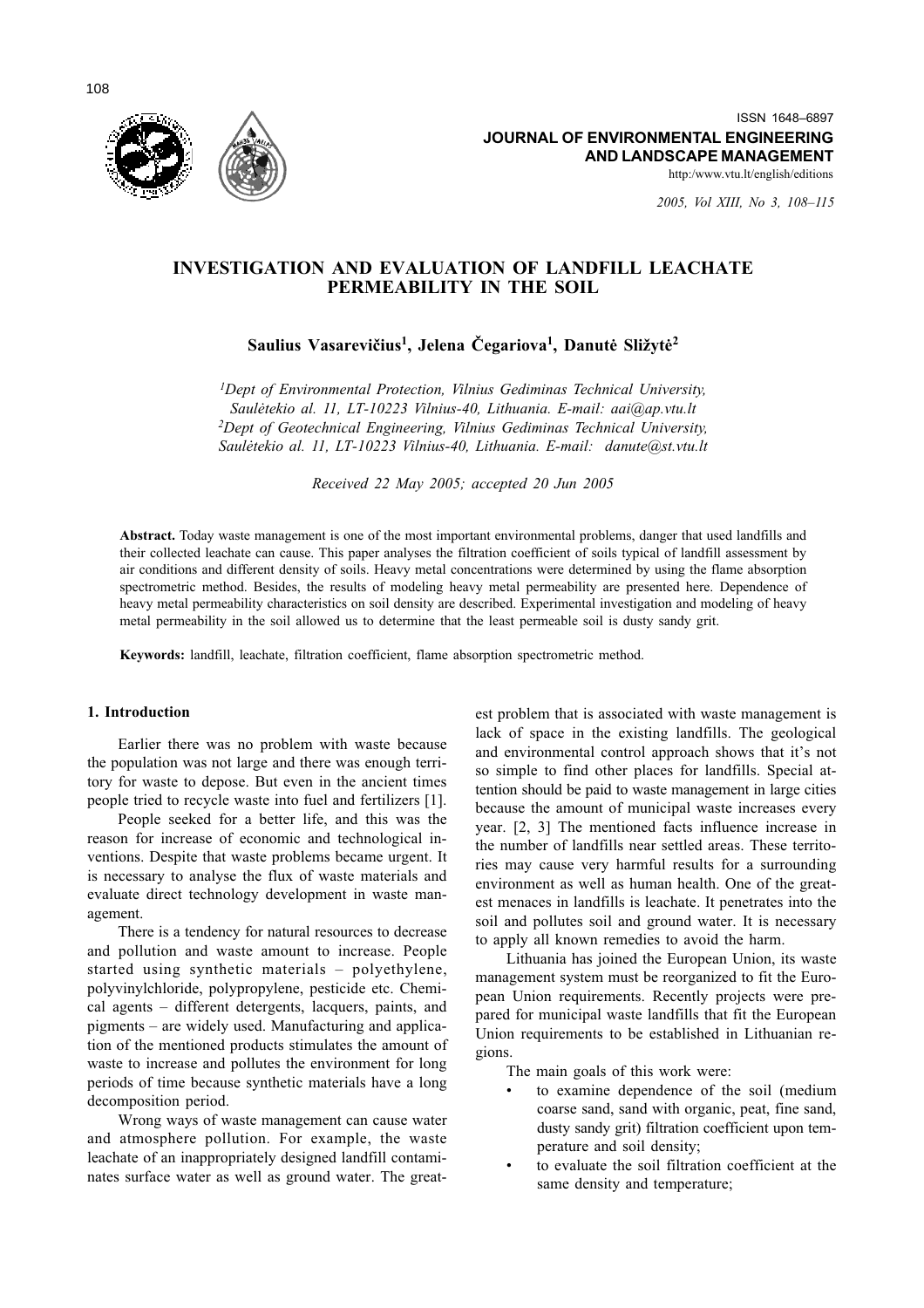- to examine heavy metal concentration in the leachate of municipal waste landfills;
- to simulate the leachate heavy metal scatter in the soil by using the obtained results.

### 2. Methodology

Soils typical of landfills were used in the experiment. Leachate was taken from a leachate collection trench in Kairiai Landfill in Šiauliai region. Trenches are not immune to water and melting snow, so leachate naturally mixed with water was used in the experiment. Leachate contains many noxious materials that penetrate into deeper layers of the soil together with water. The aim of the investigation was to determine the filtration characteristics of different soils and to show a potential harm that could be done to the upper and deeper layers of the soil. The following soils were used during the experiment: 1) medium coarse sand; 2) sand with organics; 3) dusty sandy grit; 4) peat; 5) fine sand.

The aim of the experiment was:

- to determine dependence of the filtration coefficient upon temperature (0 °C, 5 °C, 15 °C,  $20 \text{ }^{\circ}C$ :
- to determine dependence of the filtration coefficient upon the soil density;
- to compare the filtration coefficient of all the chosen soils of the same density.

The instruments used were:

An apparatus KF-OOM is presented in Fig 1; a stopwatch or a watch with the second hand; a vessel with water; a thermometer.



Fig 1. Principal diagram of apparatus KF-OOM:  $1$  – sand sample; 2 – metal tube; 3 – brass net (at the top and bottom);  $4$  – bottom ring (plastic);  $5$  – top ring (plastic);  $6 - glass$  vessel with graded from 0 till 100;  $7$ equipment case;  $8 - top$  case lid;  $9 - moving$  ring;  $10$ bolt;  $11 -$  rod with hydraulic incline graded from 0 to 1;  $12 - bath$ 

The equipment KF-OOM was used to study the filtration characteristics of sand. KF-OOM consists of three separate parts. The first part  $- a 100$  mm high metal tube with brass netting and plastic rings on the both ends, with diameter of 56,5 mm and its transverse section area is 25 cm<sup>2</sup>. The second part – a glass-made vessel was used to determine the volume of filtrated water. The third  $part - a$  plastic case with measures to regulate and measure the hydraulic incline. We could study the sand filtration characteristics with this apparatus when the hydraulic incline, the size of which can be from 0 to  $1,0$ , is constant.

The experiment was conducted according to the method described in [4, 5].

The filtration coefficient value was calculated by an equation:

 $k = V_w/tAI$ , cm/s,

$$
V_w
$$
 – volume of water cm<sup>3</sup>, filtered in time *t*, *s*;

 $(1)$ 

 $A = 25$  cm<sup>2</sup> – diameter of soil sample, equal to the diameter of the metal tube:

 $I$  – hydraulic incline.

The value of the filtration coefficient depends on the water temperature. We determined the filtration coefficient of the soil when the temperature was 15  $\,^{\circ}\text{C}$ , 10 °C and 0 °C. In this case the filtration coefficient was evaluated by an equation:

$$
k_{oC} = k/\eta, \text{ cm/s}, \tag{2}
$$

$$
f_{\rm{max}}
$$

 $\eta$  – temperature correction; it was calculated by an equation:

$$
\eta = 0.7 + 0.03 \, t^{\circ}, \tag{3}
$$

where

where

 $t^{\circ}$  – filtrate temperature.

We also used another dimension of the filtration coefficient  $(k)$  – m/24 h in calculations. In this case the filtration coefficient in cm/s was multiplied by 864  $[6-8]$ :

$$
k_{oC} \text{ [m/24h]} = 864 \ k_{oC}, \text{ cm/s.}
$$
 (4)

#### 3. Investigation results

Dependence of the medium coarse sand filtration on temperature is given in Figs  $2-7$ .

As we can see from Fig 2, the filtration coefficient changes, depending upon temperature. The filtration coefficient decreases with temperature. When the temperature decreased by 10 degrees from 15  $\,^{\circ}\text{C}$  to 5  $\,^{\circ}\text{C}$ , the filtration coefficient decreased by 4 %. When the temperature of leachate decreased to 0 °C, the filtration coefficient decreased by 5,1 %. The total filtration coefficient change was 9,1 %.

# Calculation of the filtration coefficient of sand with organics and its dependence upon temperature

Fig 3 shows that when the temperature fell to 5  $\degree$ C,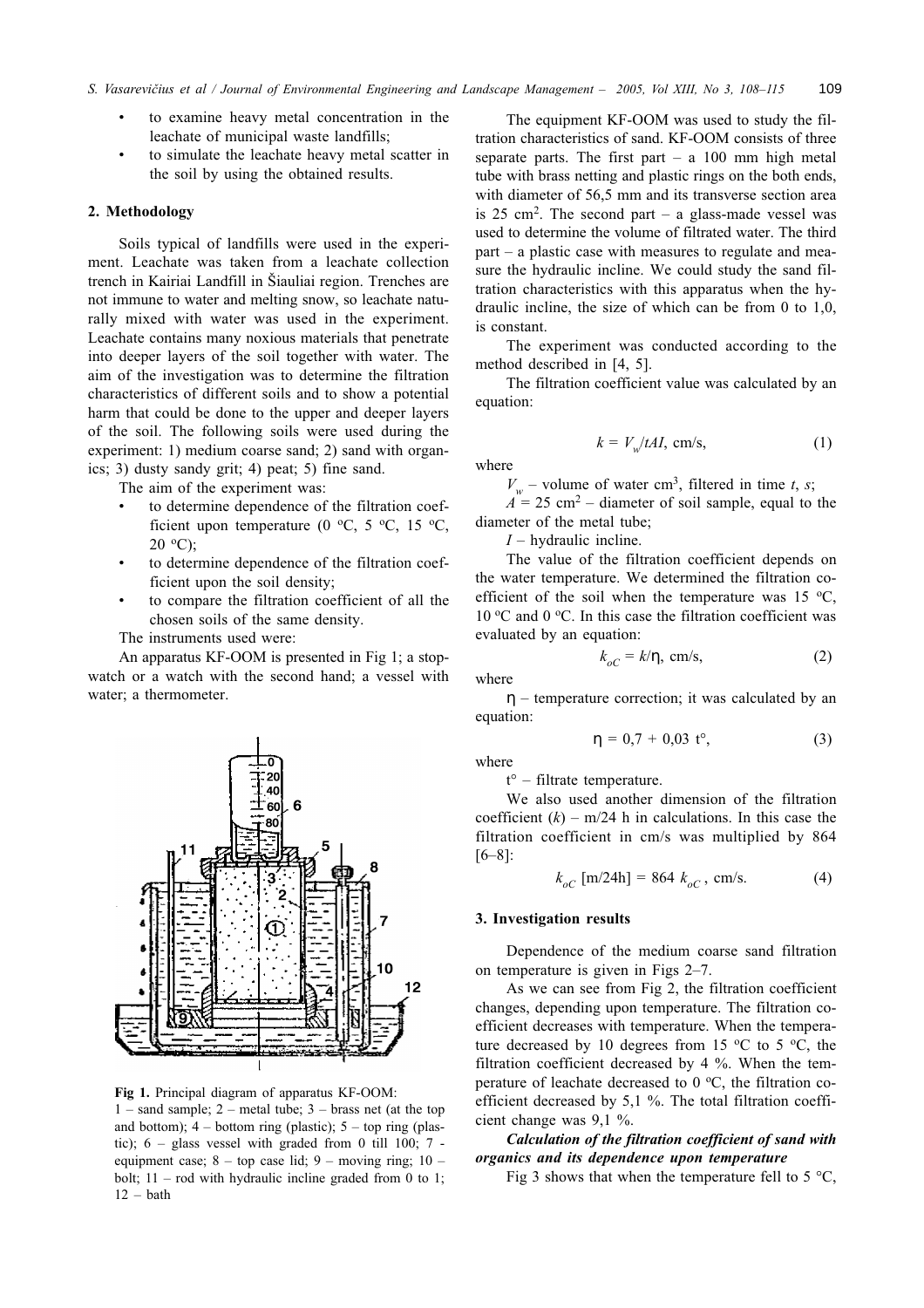

Fig 2. Dependence of medium coarse sand filtration coefficient upon temperature



Fig 3. Dependence of sand with organics filtration coefficient upon temperature



Fig 4. Dependence of peat filtration coefficient upon temperature

the filtration coefficient declined by 13,3 %, and when the temperature reached  $0^{\circ}$ C, it declined additionally by 8,3 %. The general moderation of the filtration coefficient of sand with organics was  $21,6\%$ .

# Calculation of the peat filtration coefficient and its dependence upon temperature

Peat was the next soil that was analysed.

In Fig 4 we can see a great difference between  $15^{\circ}$ C and 5 °C. This means that the filtration coefficient declined by 18,3%, and after reaching  $0^{\circ}$ C, the filtration coefficient decreased more by 2,4 %.

Calculation of the fine sand filtration coefficient and its dependence upon temperature

Dependence of the fine sand filtration coefficient upon temperature and its change is shown in Fig 5.

Like in other soils the fine sand filtration coeffi-



Fig 5. Dependence of fine sand filtration coefficient upon temperature





Fig 6. Dependence of dusty sandy grit upon temperature

Fig 7. Dependence of soil filtration coefficient upon density

cient declined with the temperature down to  $5^{\circ}$ C, it declined by about 16 %, and when the temperature reached 0 °C, the filtration coefficient decreased more by 8 %.

# Calculation of the dusty sandy grit filtration coefficient and its dependence upon temperature

According to the results of the last experiment a conclusion could be made that the filtration coefficient of dusty sandy grit is the lowest compared with the other soils (the density of soil was not evaluated). This is because of the dusty fraction in the soil. The results of the experiment are given in Fig 6.

Like in other soils a maximum decline of the filtration coefficient was reached, when the temperature was 5 °C. In this case it declined by 30 %. The filtration coefficient declined more by 20 %, when the experiment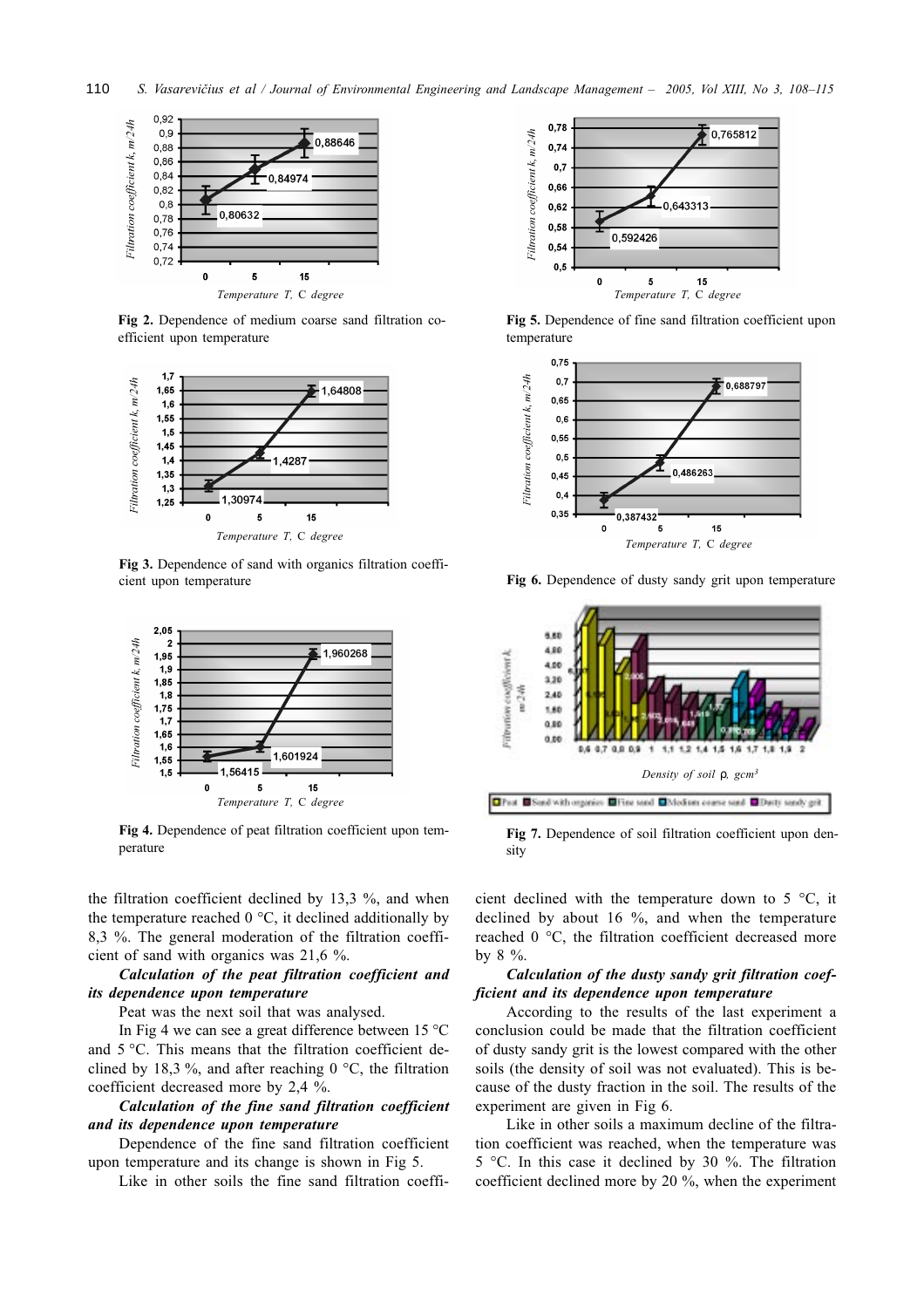| Medium coarse sand           |             | Sand with organics           |             | Peat                         |             | Fine sand                    |            | Dusty sandy grit             |            |
|------------------------------|-------------|------------------------------|-------------|------------------------------|-------------|------------------------------|------------|------------------------------|------------|
| Density $\rho$ ,<br>$g/cm^3$ | $k$ , m/24h | Density $\rho$ ,<br>$g/cm^3$ | $k$ , m/24h | Density $\rho$ ,<br>$g/cm^3$ | $k$ , m/24h | Density $\rho$ ,<br>$g/cm^3$ | k, $m/24h$ | Density $\rho$ ,<br>$g/cm^3$ | k, $m/24h$ |
| 1,6                          | 1,88738     | 0,9                          | 2,80556     | 0,6                          | 6,19786     | 1,4                          | 1.51961    | 1,7                          | 0,68880    |
| 1,7                          | 0.88646     | 1,0                          | 2,50357     | 0,7                          | 5.10564     | 1,5                          | 1.32055    | 1,8                          | 0,56448    |
| 1,8                          | 0.55471     | 1,1                          | 2.01655     | 0,8                          | 3.53188     | 1,6                          | 0.89873    | 1,9                          | 0.38072    |
| 1,9                          | 0.31182     | 1,2                          | .64808      | 0,9                          | 1.96027     |                              | 0.76581    | 2,0                          | 0.26240    |

Table 1. Dependence of soil filtration qualities upon density

was done at a temperature of  $0^{\circ}$ C. According to the experimental results, we can say that the filtration coefficient of dusty sand grit at  $0^{\circ}$ C is by 50 % lower than that at 15 $\degree$ C.

Calculation of the soil filtration dependence on density

The following step of this investigation was to analyse the soil filtration qualities at different soil densities. These experiments were conducted at a temperature of 15  $\degree$ C (Table 1).

The results are given in a diagram for an easier interpretation. Fig 7 shows the filtration coefficient change for all the studied soils that depends on density. We managed to reach the same density only for some of the soils in order to compare the filtration qualities of soils during the experiment.

For example, when the density of peat and sand with organics is equal to 0,9  $g/cm<sup>3</sup>$ , the filtration coefficient of sand with organics is 1,4 times larger than that of peat. The filtration coefficient of medium coarse sand is 2,1 times larger than that of fine sand, when the density is  $1,6$  g/cm<sup>3</sup>. The filtration coefficient of medium coarse sand and dusty sandy grit does not change, when the densities are  $1,8 \text{ g/cm}^3$ ,  $1,9 \text{ g/cm}^3$ .

#### 4. Determination of heavy metal concentrations

## Determination of heavy metals in leachate by Atomic Absorption Spectrometric (AAS) method

1 *l* of leachate was filtrated through a glass filter into a 1000 ml volumetric flask. 2 ml of  $HNO<sub>3</sub>$  were added into the leachate. As the concentrations of metals are lower than a measurable limit, the leachate must be concentrated. 1 1 of leachate was evaporating to 50 ml and in the 50 ml volumetric flask dilute to the mark with distilled water. Later the concentrations of heavy metals are measured by using a spectrometer Buck Scientific 210 VGP with an air-acetylene flame [9, 10].

### **Concentration measurement**

The concentrations of metals are calculated by using the following equations [11]:

$$
K = \frac{A}{C},\tag{5}
$$

$$
C_x = \frac{A_{ism}}{K},\tag{6}
$$

$$
C_{tikr} = \frac{C_x \cdot 50}{1000},\tag{7}
$$

where

 $K$  – coefficient;

 $A$  – absorption (standards);

 $C$  – coefficient (standards), mg/l;

 $C_r$  – concentration measurement, mg/l;

 $C_{\text{tikr}}$  – true concentration, mg/l.

The results of the investigation are presented in Table 2.

Table 2. Concentrations of heavy metals

| Metals    | Investigation results |  |  |
|-----------|-----------------------|--|--|
| Manganese | 0,122                 |  |  |
| Chromium  | 0,29                  |  |  |
| Nickel    | 0,39                  |  |  |
| Copper    | 0,06716               |  |  |
| Zinc      | 0,044                 |  |  |
| Cobalt    | 0,127                 |  |  |
| pH        | 7,2                   |  |  |

### 5. Simulation of heavy metal permeability in soils

Leachate from the main landfill in Šiauliai region is collected in trenches. The width of a trench is about 2 m, and the depth is about 1 m.

According to this, we drew a contour, but the depth was chosen to be 5 m to control the permeability of the pollutants.

After determining the concentration of heavy metals and comparing the results with a permissible concentration range, we obtained that there was quite a large amount of nickel (Ni), chromium (Cr), cobalt (Co) and manganese (Mn) in the leachate. Their concentrations and ranges are given in Table 3.

According to the data of Table 3, we simulate the permeability of nickel, chromium, cobalt and manganese [12].

According to the created model and with the help of VS2DTI software [13, 14], the permeability of nickel in medium sand with a concentration of 0,4 mg/l was calculated. The results are shown in Fig 8.

As we can see in Fig 8, during all the 12 hours of calculation the pollutants dispersed on the surface, and the concentration reached  $0.4 \text{ mg/l}$ . It means that this is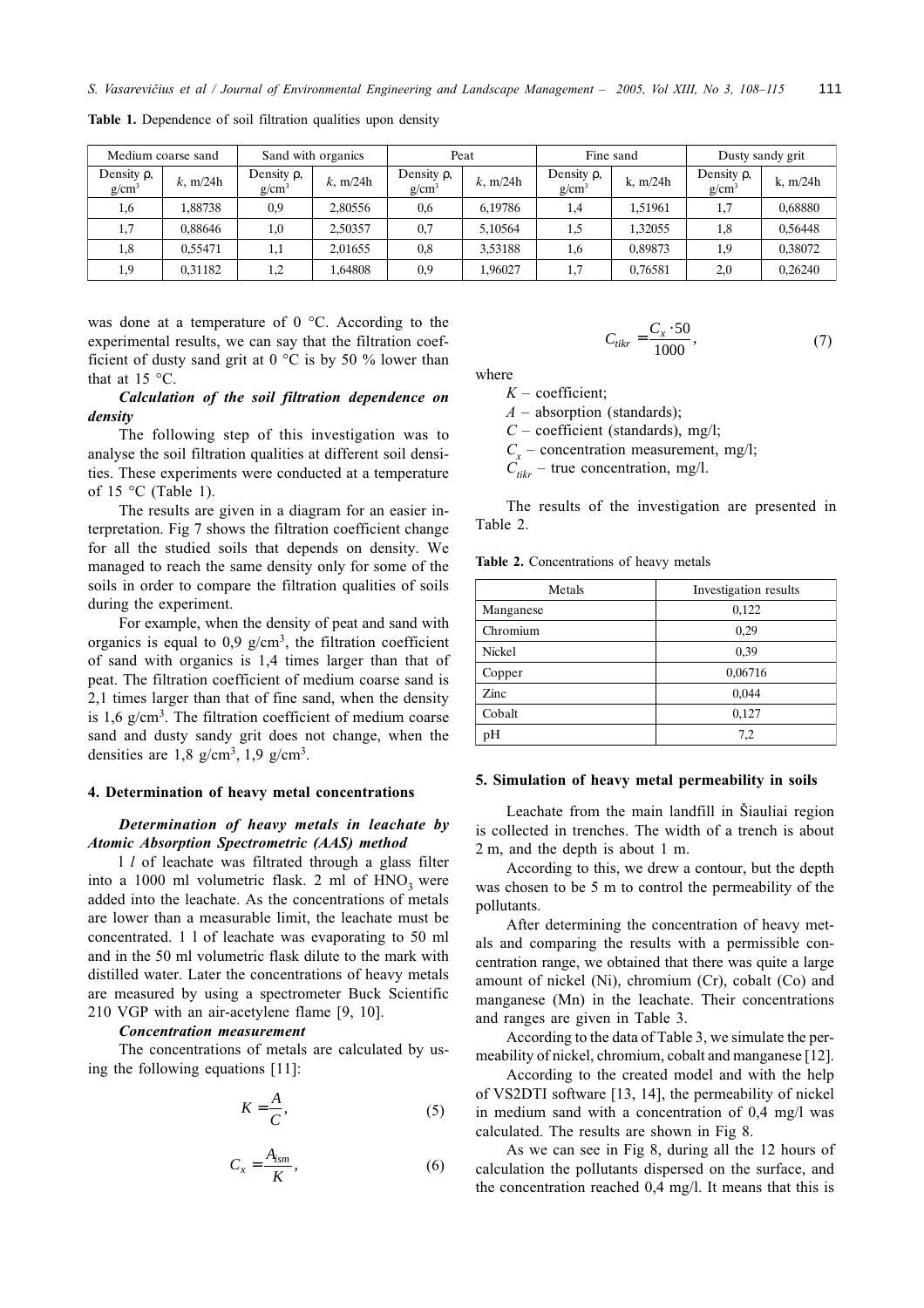| Metal     | Experiment<br>results | Concentration range (from<br>Robinson 1995), mg/l |  |  |
|-----------|-----------------------|---------------------------------------------------|--|--|
| Nickel    | 0,39                  | $0,01-0,19$                                       |  |  |
| Chromium  | 0.29                  | $0,01-0,17$                                       |  |  |
| Cobalt    | 0,127                 | < 0.05                                            |  |  |
| Manganese | 0,122                 | $0,01-0,16$                                       |  |  |

Table 3. Comparison of heavy metal concentrations in landfill leachate and concentration range

a constant concentration of nickel on the soil surface. We can see weak lines on both sides of a trench: the concentration here is about 0,37 mg/l. When the depth is more than 1 m, the concentration decreases to  $0.3 \text{ mg/l}$ . Then the nickel concentration decreases every 10 cm. When the depth is 1,6 m, the nickel concentration reaches the lowest permissible range  $-0.01$  mg/l.

The next model was made and calculated for chromium, and its permeability in medium sand was shown. The results of calculation are given in Fig 9.

The results presented in Figs 8 and 9 are similar. When the depth is about 1 m from the trench bottom, the concentration of chromium remains the same  $0,3$  mg/l. When the depth is about 1,5 m from the trench bottom, the concentration of chromium reaches the highest permissible value  $-0.17$  mg/l, and a concentration of 0.01 mg/l is reached, when the depth is 2 m. We have to take notice that such a distribution of the concentration was obtained in 12 hours, but in reality, when the pollution flow goes on for years, the concentration  $C = 0.3$  mg/l must be considered to be much higher. Though our task was to show the permeability of pollutant characteristics in the soil, we can say that images in Figs 8 and 9 are identical, only the color scale of the concentration differs. That is why it would be logical, by simulating the permeability of pollutants into hard soils, to show only one concentration, either for nickel or chromium.

The concentrations of cobalt and manganese are very similar too,  $0,13 \text{ mg/l}$  and  $0,12 \text{ mg/l}$ , accordingly. That is why the simulation results will also be similar. So illustration of the permeability of these pollutants into other soils it is logical to show the simulation results of either cobalt or manganese.

The permeability of cobalt in medium sand is given in Fig 10.

As it can be seen from the calculation results, cobalt leaks out to the surface. This means that the surface of the ground is always contaminated, and the concentration at that time is  $0,13 \text{ mg/l}$ , when a permissible concentration should be less than  $0.05$  mg/l. We can also see a slight change in colors between red and light red. It is lower than at the bottom of a trench, and in the figure of permeability of nickel and chromium this range is at the bottom of a trench.

Permeability in fine sand. In Fig 11 we can see the permeability of nickel, when its concentration is 0.4 mg/l. After the calculation of chromium permeability the concentration of which  $(0,3 \text{ mg/l})$  is very similar to that of nickel, we can see the same view, but the concentrations of pollutants slightly differ in colors. For this reason only the permeability of nickel in fine sand is shown. The results of the last calculations are very different from those achieved by analysing the permeability of heavy metals in medium sand. In this case pollutants spread vertically into the soil and just a little sideward. When it reaches a 4 m depth from the ground surface, the concentration of pollutants starts reducing gradually. As we can see in Fig 11, the trajectory of pollutant permeability is incurved into the opposite side from the direction of permeability. The trajectory of permeability of manganese and cobalt is very similar to that of nickel.

When a depth of 4 m from the surface is reached, we can see that a maximum concentration of manganese starts declining. According to the results of simulation, we can say that heavy metals penetrate into deeper layers of fine sand and almost do not penetrate into the Earth's surface.

Permeability in dusty sandy grit. Studying the filtration qualities of dusty sandy grit it is determined that the filtration coefficient of that soil is the lowest of all soils. It means that the results obtained during simulation would confirm this proposition. According to the model and after configuring equal conditions of permeability, we can see that heavy metals penetrate slower. The calculation results are given in Fig 12.

The obtained results affirmed the proposition. After 12 hours of calculation a maximum concentration of nickel continues to a depth of 2 m from the surface, i e it penetrates about 0,6 m from the source of pollution. Meanwhile, the same parameters of concentration are reached:

- according to analyses of medium sand, a maximum concentration starts declining at a depth of 1 m from the bottom of a trench;
- according to analyses of fine sand a maximum concentration starts declining at a depth of 2.5 m from the bottom of a trench.

As it was mentioned above, the concentrations of manganese and nickel differ slightly.

A maximum concentration of manganese starts declining at a depth of 0,6 m from the bottom of a trench. The characteristics of pollutant penetration are very similar to the permeability of heavy metals in medium sand, obviously, the penetration of dusty sandy grit is almost twice slower. But we have to pay attention that the leachate of a landfill has already been polluting the soil for several years, and heavy metals have possibly penetrated within a larger range. We should expect that in a longer period of time pollutants would reach the surface of the ground.

Permeability in silt loam. According to the created model, and when calculations were finished, we obtained the permeability of chromium in silt loam. The results are given in Fig 13.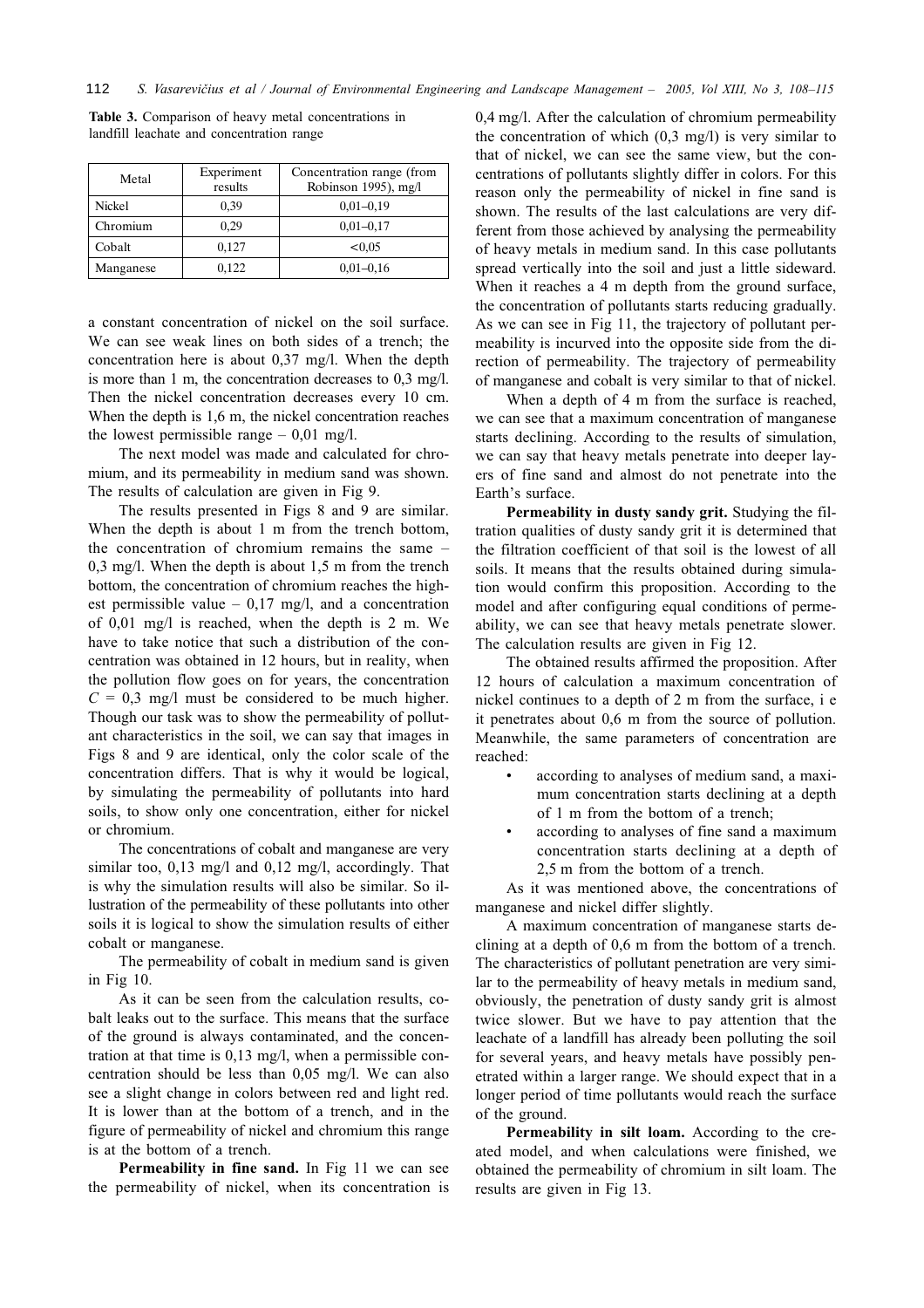

Fig 8. Permeability of nickel in medium sand



Fig 9. Permeability of chromium in medium sand



Fig 10. Permeability of cobalt in medium sand

This time the results of chromium are given. In Fig 13 we can see that the obtained results of simulation are very similar those with fine sand, however, in this case the permeability is significantly lower. Penetration



Fig 11. Permeability of nickel in fine sand



Fig 12. Permeability of nickel in dusty sandy grit



Fig 13. Permeability of chromium in silt loam

to the sides and upwards is quite slow. The main flow is directed towards depth. A maximum concentration starts declining at a depth of 0,9 m from the bottom of a trench.

The permeability of cobalt in silt loam is very simi-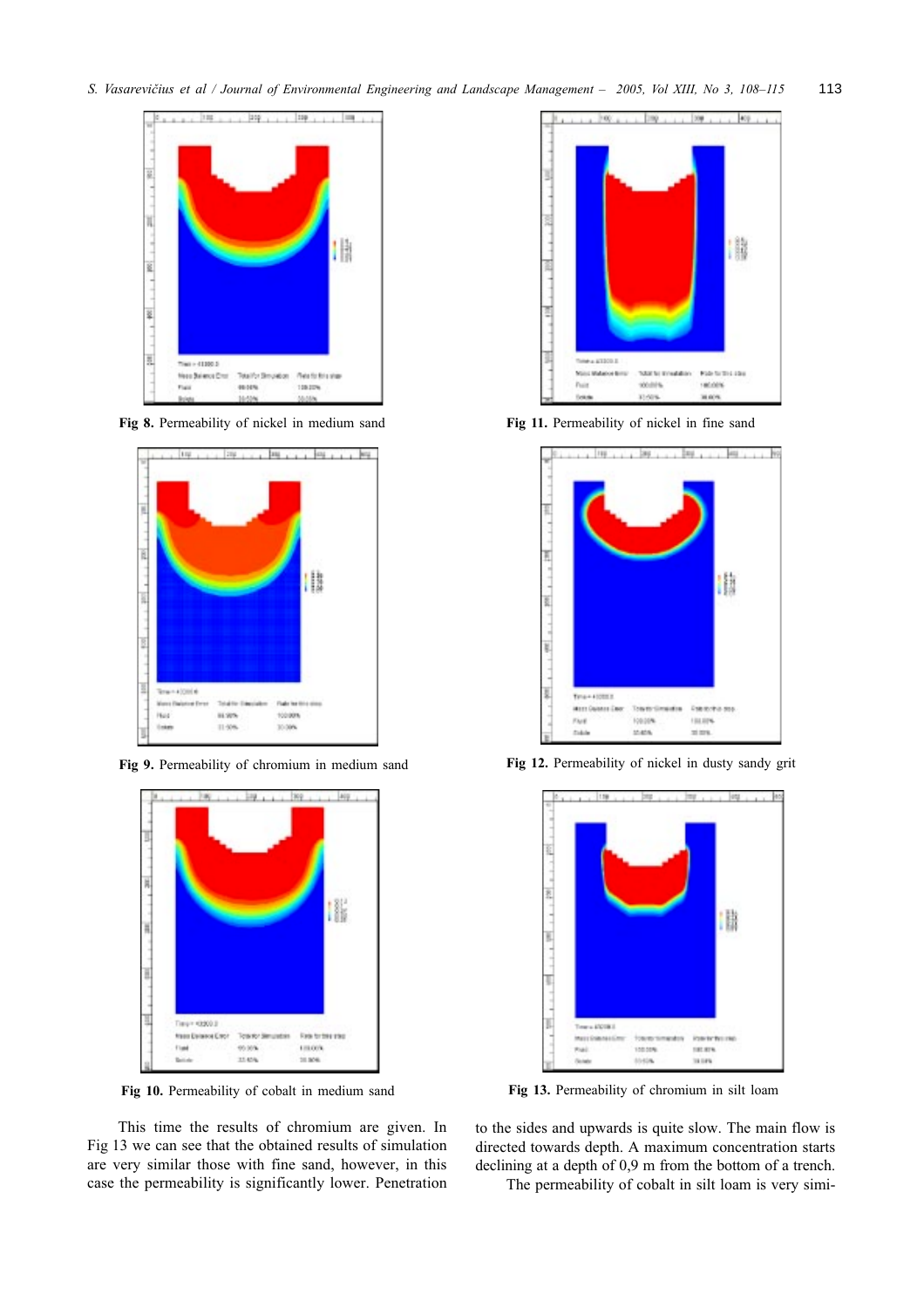lar to that of chromium, but we should note that in both cases the interval of decline in pollutant concentrations is narrow compared with that of medium sand, and almost similar to the decline interval of dusty sandy grit concentration. The reason of that is a low filtration coefficient of these soils.

# 6. Conclusions

1. The results of the experiment confirm that the leachate generated in a landfill penetrates through the soil. The filtration coefficient of the soil depends on temperature and soil density.

2. The filtration coefficient of medium coarse sand at 15 °C is 0,886 m/24 h, and at 0 °C – 0,806 m/24 h (it reduced 1,1 times). The filtration coefficient of sand with organics, peat and fine sand at a temperature from 15  $\degree$ C to  $0^{\circ}$ C decreased 1,3 times. The largest change of the filtration coefficient occurred in dusty sandy grit; it decreased 1.8 times.

3. In analyses of the experimental results on the filtration coefficient dependence upon density we can see that when density is  $1.6$  g/cm<sup>3</sup>, the filtration coefficient  $(k)$  of medium coarse sand is 1,887 m/24 h, and when density is 1,9 g/cm<sup>3</sup>,  $k = 0.311$  m/24 h; it decreased 6 times. There was also a great change in peat. When its density was 0,6 g/cm<sup>3</sup>,  $k = 6,197$  m/24 h, and when its density was 0,9 g/cm<sup>3</sup>,  $k = 1,960$  m/24 h. The filtration coefficient reduced 3,2 times.

4. When the density of peat and sand with organics is the same and equal to 0,9  $g/cm<sup>3</sup>$ , the peat filtration coefficient  $k = 1,960$  m/24 h, and the filtration coefficient of sand with organics  $k = 2,805$  m/24 h. When the density is  $1.6 \text{ g/cm}^3$ , the filtration coefficient of fine sand  $k = 0,898$  m/24 h, and for medium coarse sand  $k =$ 1,887 m/24 h, that is 2,1 times larger. During the experiment we estimated the filtration coefficient of three soils at a density of  $1.7$  g/cm<sup>3</sup>. These soils were dusty sandy grit, medium coarse sand and fine sand. Their filtration coefficient was: 0,688 m/24 h, 0,886 m/24 h, 0,765 m/24 h, accordingly. According to the results, we can assert that the filtration coefficient of these three soils is similar.

5. After the experiment we can assert that dusty sandy grit is the most suitable for landfill construction because dusty sandy grit has the lowest filtration coefficient (0,262 m/24 h), when density is 2,0 g/cm<sup>3</sup>.

6. Heavy metals penetrate rather quickly into medium coarse sand although an assumption is made that pollutants are at the bottom of a trench. Heavy metals penetrate to the surface of the soil, and their concentration is constantly at a maximum there.

7. Pollutants spread vertically and just a little sideward into fine sand. The trajectory of pollutant permeability is incurved to the opposite side from the direction of permeability.

8. The characteristics of pollutant permeability in

dusty sandy grit are very similar those of heavy metals in medium sand, and, obviously, the penetration of dusty sandy grit is much slower. But according to the fact that heavy metals penetrate into the soil year by year and according to the permeability characteristics, we can assert that a maximal concentration would be reached on the ground surface.

9. Similar situation is found in silt loam; the trajectory of permeability is similar to that of fine sand, and it is slower only 2,3 times.

10. Simulation of heavy metal permeability in soils has proved the main conclusions of the experiments that dusty sandy grit is the least permeable soil type.

### **References**

- Spruogis, J.; Jaskelevičius, B. Waste and its management.  $\mathbf{1}$ . Schoolbook. Vilnius: Technika, 2000. 210 p. (in Lithuanian).
- $2.$ Wiley, J; and Sons inc. Design of Landfills and Integrated Solid Waste Management, 2003. 684 p.
- $3.$ Čygas, D.; Laurinavičius, A. Construction waste and feasibility study of its utilization for road construction in Lithuania. Journal of Environmental Engineering and Landscape Management, Vol XI, No 2, 2003, p 60-65.
- $4.$ Amšiejus, J.; Šimkus, J. Laboratory works of soils mechanics. Vilnius: VISI, 1989. 92 p. (in Lithuanian).
- National standard of USSR. Soils. Methods of experimen-5. tal filtration coefficient determination. FOCT 25584-90. 14 p. (in Russian).
- Wilun, Z. Zarys geotehniki. Wydawnictwa Komunikaciji i 6. Zaczności. Warszawa, 1970. 691 p.
- 7. Lithuanian standard. Geotechnical. Classification and identification of soils. LST 1445:1996. 8 p. (in Lithuanian).
- Hidrogeological manual. Moscow: Geotechizdat, 1962. 8. 615 p. (in Russian).
- International standard. Water quality Determination of 9. chromium - Atomic absorption spectrometric methods. Reference number: ISO 9174: 1998(E). 14 p.
- 10. International standard. Water quality Determination of cobalt, nickel, copper, zinc, cadmium and lead - Flame atomic absorption spectrometric methods. Reference number: ISO 8288-1986 (E). 16 p.
- 11. Waste Management & Research. The Journal of the International Solid Wastes and Public Cleansing Association ISWA. Vol 11, No 3, June 1993, 278 p.
- 12. The possibility of leachate quantity prediction on the base of selected municipal landfills in Poland. Bialystok University of Technology, Department of Environmental Protection, Wiejska 45 A, 15-351 Białystok. 3 p.
- 13. Hsieh, P. A.; Wingle, W.; Healy, R. W. VS2DTI A Graphical User Interface for the Variably Saturated Flow and Solute Transport Computer Program VS2DT, 1999. 17 p.
- 14. VS2DTI software user guide. Help for VS2DTI Version 1.1.50  $p$ .